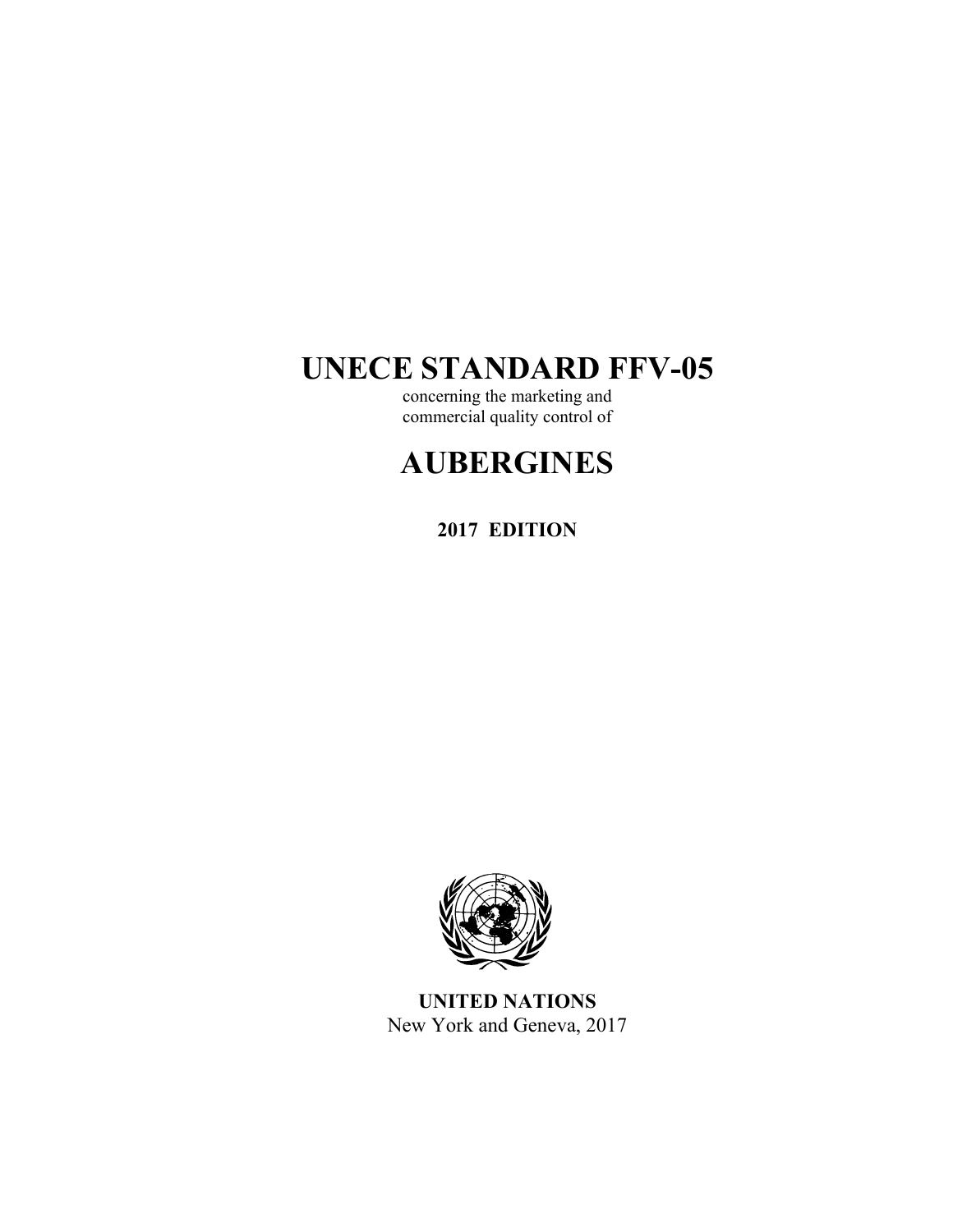#### **NOTE**

#### **Working Party on Agricultural Quality Standards**

The commercial quality standards developed by the Working Party on Agricultural Quality Standards of the United Nations Economic Commission for Europe (UNECE) help facilitate international trade, encourage highquality production, improve profitability and protect consumer interests. UNECE standards are used by governments, producers, traders, importers and exporters, and other international organizations. They cover a wide range of agricultural products, including fresh fruit and vegetables, dry and dried produce, seed potatoes, meat, cut flowers, eggs and egg products.

Any member of the United Nations can participate, on an equal footing, in the activities of the Working Party. For more information on agricultural standards, please visit our website <www.unece.org/trade/agr>.

The present revised Standard for Aubergines is based on document ECE/CTCS/WP.7/2016/17, reviewed and adopted by the Working Party at its seventy-second session.

Aligned with the Standard Layout (2017)

The designations employed and the presentation of the material in this publication do not imply the expression of any opinion whatsoever on the part of the United Nations Secretariat concerning the legal status of any country, territory, city or area or of its authorities, or concerning the delimitation of its frontiers or boundaries. Mention of company names or commercial products does not imply endorsement by the United Nations.

All material may be freely quoted or reprinted, but acknowledgement is requested.

Please contact us at the following address with any comments or enquiries:

Agricultural Standards Unit Economic Cooperation and Trade Division United Nations Economic Commission for Europe Palais des Nations CH-1211 Geneva 10, Switzerland E-mail: agristandards@unece.org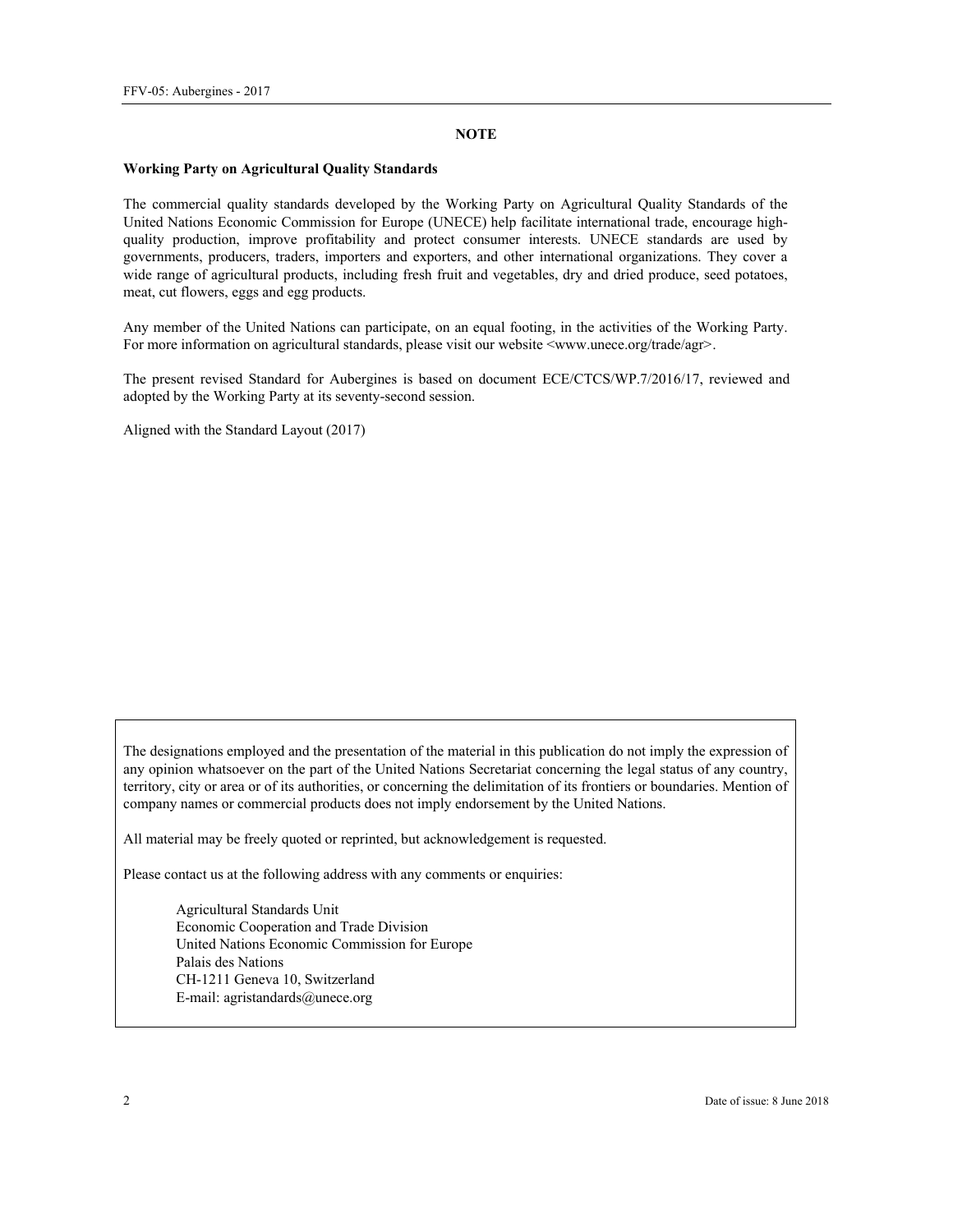# **UNECE Standard FFV-05 concerning the marketing and commercial quality control of Aubergines**

# **I. Definition of produce**

This standard applies to aubergines of varieties (cultivars) grown from *Solanum melongena* L. to be supplied fresh to the consumer, aubergines for industrial processing being excluded.

According to their shape a distinction is made between:

• elongated aubergines (including club shaped, cylindrical, ellipsoid and pear shaped), and

• round aubergines (including oval shaped).

# **II. Provisions concerning quality**

The purpose of the standard is to define the quality requirements for aubergines after preparation and packaging.

However, if applied at stages following export, products may show in relation to the requirements of the standard:

- a slight lack of freshness and turgidity
- a slight deterioration due to their development and their tendency to perish.

The holder/seller of products may not display such products or offer them for sale, or deliver or market them in any manner other than in conformity with this standard. The holder/seller shall be responsible for observing such conformity.

## **A. Minimum requirements**

In all classes, subject to the special provisions for each class and the tolerances allowed, the aubergines must be:

• intact

sound; produce affected by rotting or deterioration such as to make it unfit for consumption is excluded

- clean, practically free of any visible foreign matter
- practically free from pests
- free from damage caused by pests affecting the flesh
- fresh in appearance
- firm

• sufficiently developed without the flesh being fibrous or woody and without overdevelopment of the seeds

• provided with a calyx and peduncle which may be slightly damaged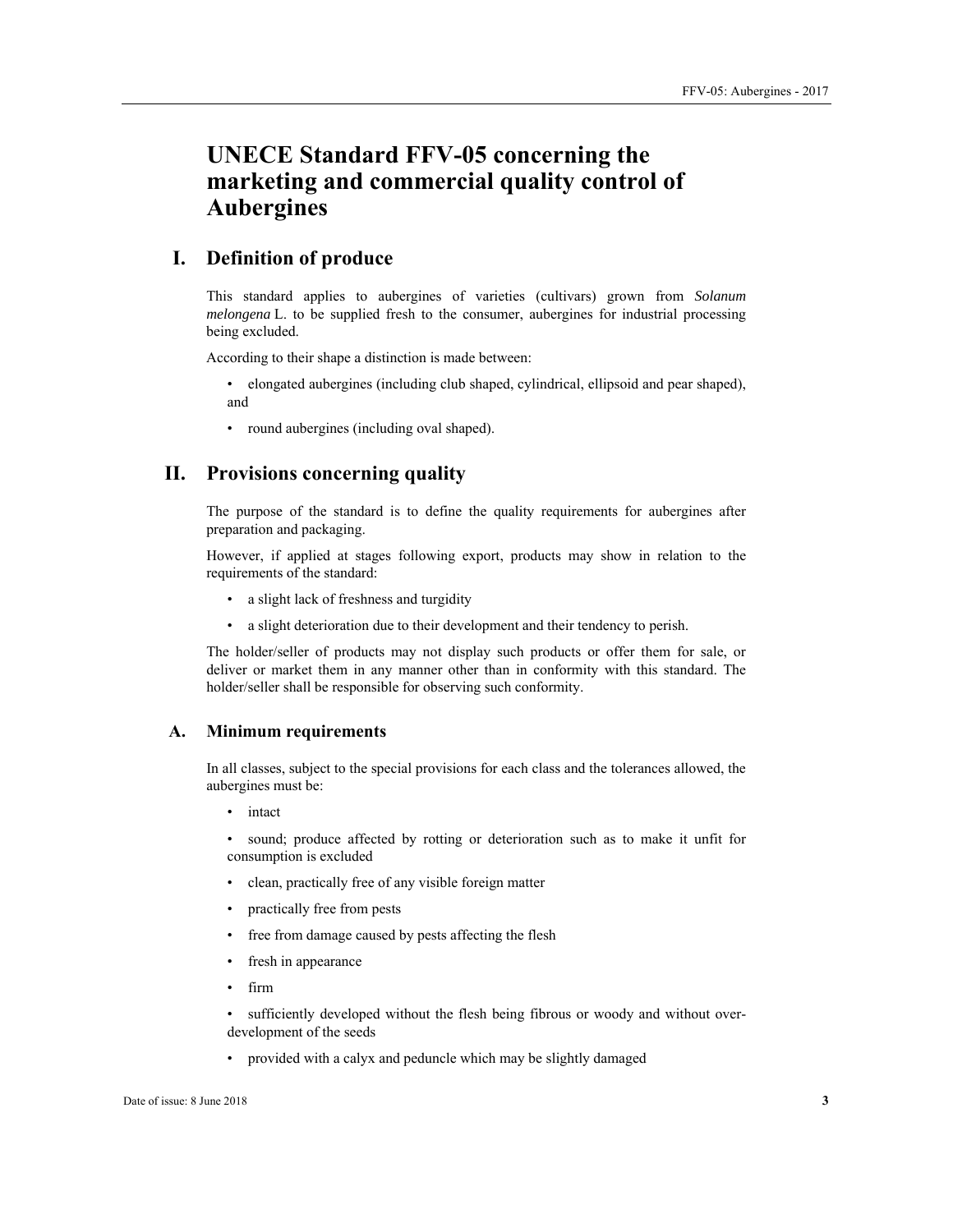- free of abnormal external moisture
- free of any foreign smell and/or taste.

The development and condition of the aubergines must be such as to enable them:

- to withstand transportation and handling
- to arrive in satisfactory condition at the place of destination.

#### **B. Classification**

Aubergines are classified in three classes, as defined below:

#### **(i) "Extra" Class**

Aubergines in this class must be of superior quality. They must be characteristic of the variety and/or commercial type.

They must be firm. The stalk must be intact and the flesh must be perfectly sound.

They must be free from defects, with the exception of very slight superficial defects, provided these do not affect the general appearance of the produce, the quality, the keeping quality and presentation in the package.

 **(ii) Class I** 

Aubergines in this class must be of good quality. They must be characteristic of the variety and/or commercial type.

They must also be practically free from sun-scorch.

The following slight defects, however, may be allowed, provided these do not affect the general appearance of the produce, the quality, the keeping quality and presentation in the package:

- a slight defect in shape
- slight defects in colouring but not greenish in case of violet varieties
- slight skin defects including slight bruising and/or slight healed cracks provided that they do not exceed a total surface area of 3 cm<sup>2</sup>.

#### **(iii) Class II**

This class includes aubergines that do not qualify for inclusion in Class I but satisfy the minimum requirements specified above.

The following defects may be allowed, provided the aubergines retain their essential characteristics as regards the quality, the keeping quality and presentation:

- defects in shape
- defects in colouring but not greenish in case of violet varieties
- skin defects including slight bruising, slight healed cracks and/or slight sunscorch provided that they do not exceed a total surface area of 4 cm<sup>2</sup>.

## **III. Provisions concerning sizing**

Size is determined by either: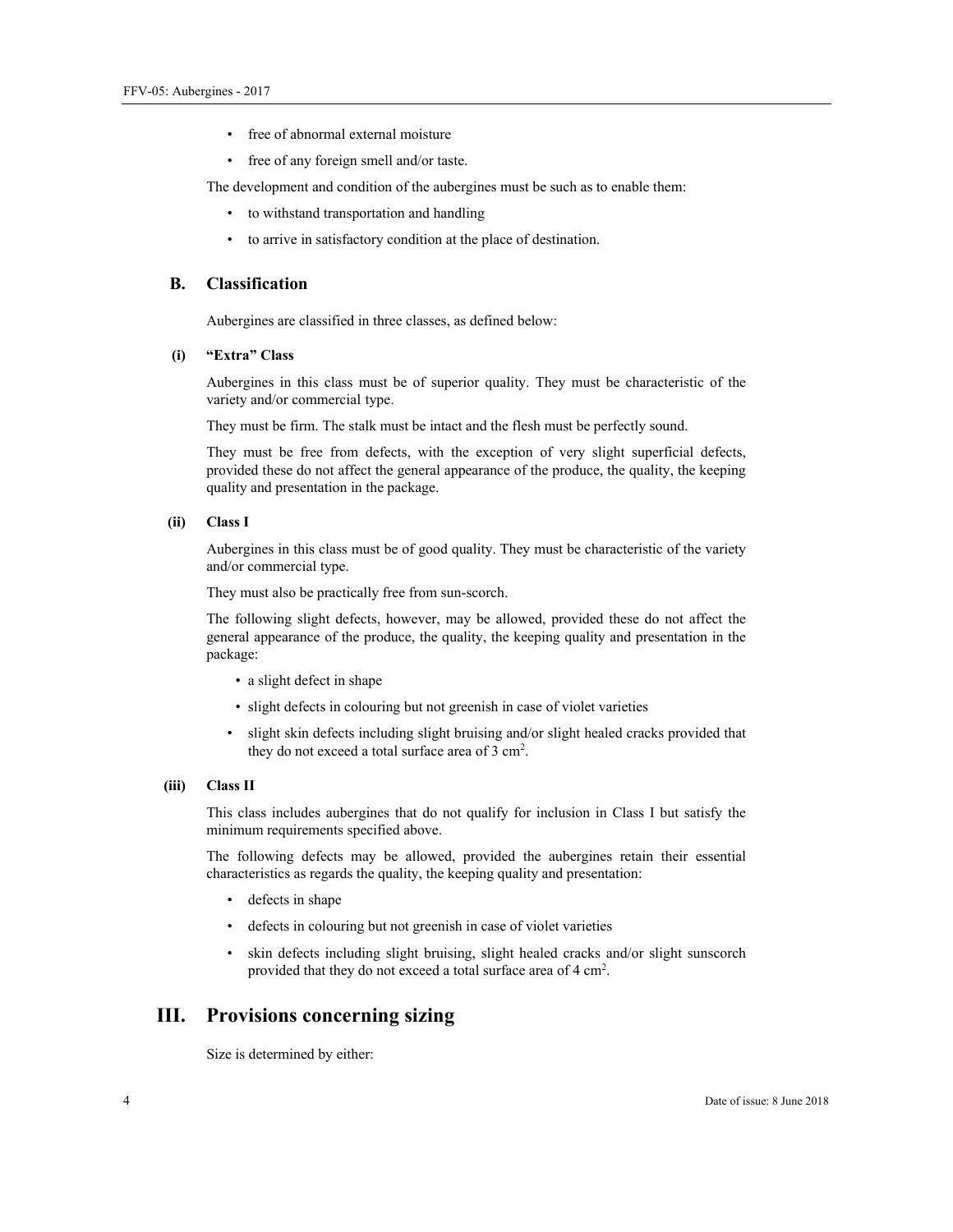- the maximum diameter of the equatorial section on the longitudinal axis, or
- by weight, or
- by count

To ensure uniformity in size, the range in size between produce in the same package shall not exceed:

- (a) For sizing by diameter
	- 20 mm for elongated aubergines
	- 25 mm for round aubergines.
- (b) For sizing by weight
	- 10 g for aubergines between 20-50 g
	- 20 g for aubergines between 50-100 g
	- 75 g for aubergines between 100 to 300 g
	- 100 g for aubergines between 300 to 500 g
	- 250 g for aubergines above 500 g.
- (c) For sizing by count
	- The difference in size should be consistent with point (a) or (b).

Uniformity in size is compulsory for Extra Class and Class I.

## **IV. Provisions concerning tolerances**

At all marketing stages, tolerances in respect of quality and size shall be allowed in each lot for produce not satisfying the requirements of the class indicated.

#### **A. Quality tolerances**

#### **(i) "Extra" Class**

A total tolerance of 5 per cent, by number or weight, of aubergines not satisfying the requirements of the class but meeting those of Class I is allowed. Within this tolerance not more than 0.5 per cent in total may consist of produce satisfying the requirements of Class II quality.

#### **(ii) Class I**

A total tolerance of 10 per cent, by number or weight, of aubergines not satisfying the requirements of the class but meeting those of Class II is allowed. Within this tolerance not more than 1 per cent in total may consist of produce satisfying neither the requirements of Class II quality nor the minimum requirements, or of produce affected by decay.

#### **(iii) Class II**

A total tolerance of 10 per cent, by number or weight, of aubergines satisfying neither the requirements of the class nor the minimum requirements is allowed. Within this tolerance not more than 2 per cent in total may consist of produce affected by decay.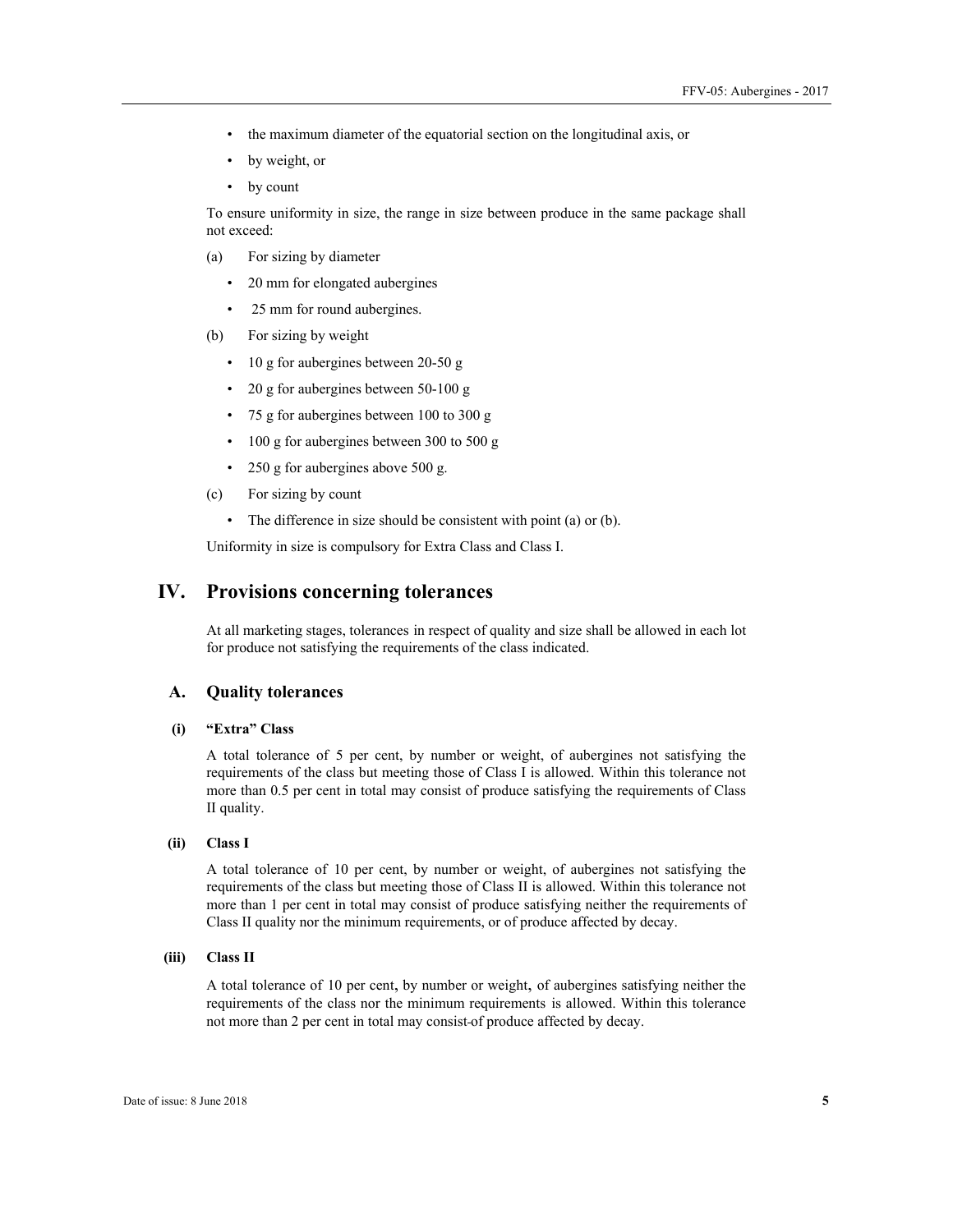#### **B. Size tolerances**

For all classes (if sized): a total tolerance of 10 per cent, by number or weight, of aubergines not satisfying the requirements as regards sizing is allowed.

# **V. Provisions concerning presentation**

## **A. Uniformity**

The contents of each package must be uniform and contain only aubergines of the same origin, variety or commercial type, quality, size (if sized), and appreciably the same degree of development and colouring.

However, a mixture of aubergines of distinctly different commercial types and/or colours may be packed together in a package, provided they are uniform in quality and, for each commercial type and/or colour concerned, in origin. However, in case of those mixtures uniformity in size is not required.

The visible part of the contents of the package must be representative of the entire contents.

## **B. Packaging**

Aubergines must be packed in such a way as to protect the produce properly.

The materials used inside the package must be clean and of a quality such as to avoid causing any external or internal damage to the produce. The use of materials, particularly of paper or stamps bearing trade specifications, is allowed, provided the printing or labelling has been done with non-toxic ink or glue.

Stickers individually affixed to the produce shall be such that, when removed, they neither leave visible traces of glue nor lead to skin defects. Information lasered on single fruit should not lead to flesh or skin defects.

Packages must be free of all foreign matter.

# **VI. Provisions concerning marking**

Each package<sup>1</sup> must bear the following particulars, in letters grouped on the same side, legibly and indelibly marked, and visible from the outside:

## **A. Identification**

Packer and/or dispatcher/exporter:

Name and physical address (e.g. street/city/region/postal code and, if different from the country of origin, the country) or a code mark officially recognized by the national authority<sup>2</sup> if the country applying such a system is listed in the UNECE database.

 $\overline{a}$ 

<sup>&</sup>lt;sup>1</sup> These marking provisions do not apply to sales packages presented in packages. However, they do apply to sales packages (pre-packages) presented individually. 2

<sup>&</sup>lt;sup>2</sup> The national legislation of a number of countries requires the explicit declaration of the name and address. However, in the case where a code mark is used, the reference "packer and/or dispatcher (or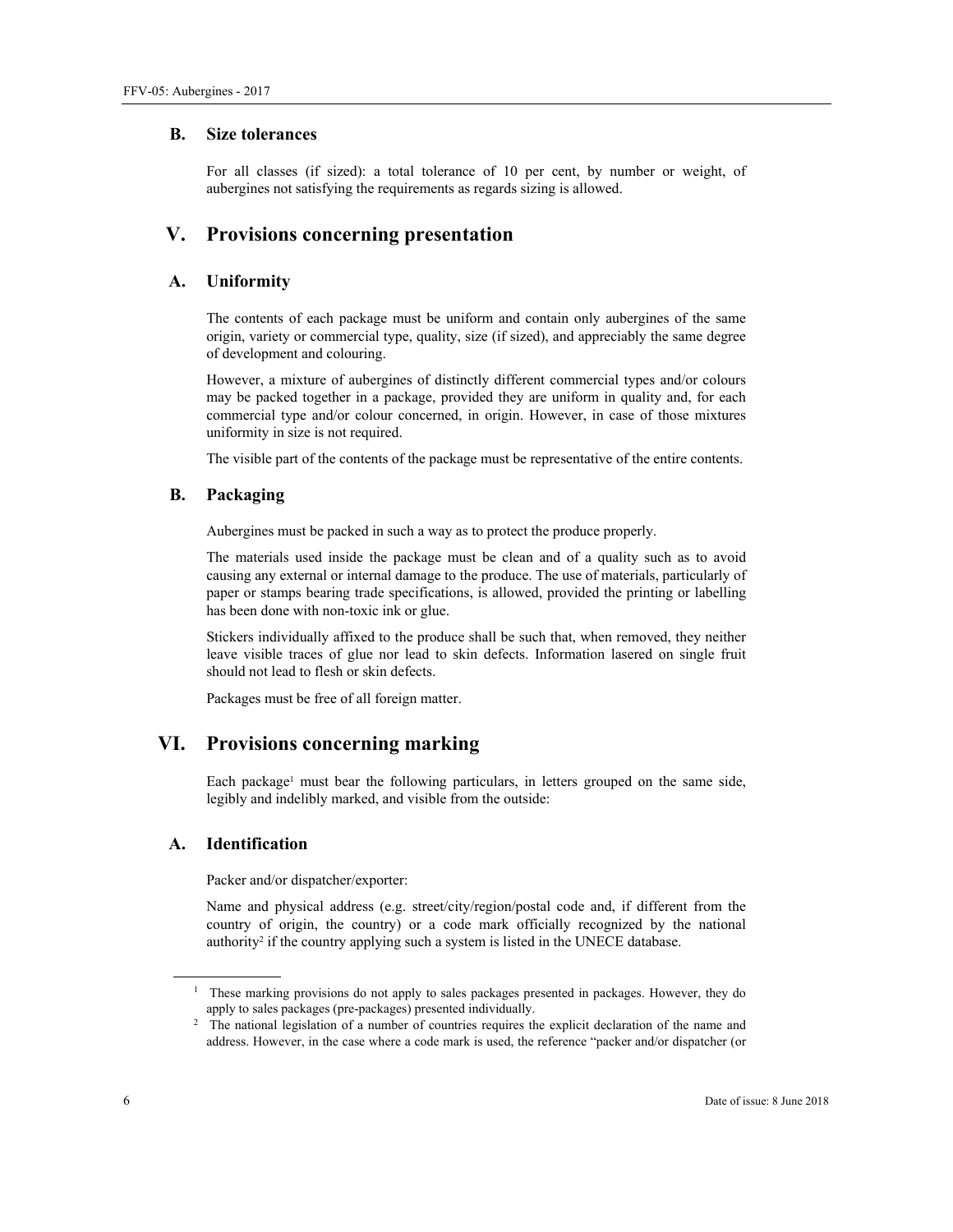### **B. Nature of produce**

- "Aubergines" if the contents are not visible from the outside
- Name of the variety (optional)
- "Mixture of aubergines", or equivalent denomination, in the case of a mixture of distinctly different commercial types and/or colours of aubergines. If the produce is not visible from the outside, the commercial types and/or colours and the quantity of each in the package must be indicated.

### **C. Origin of produce**

- Country of origin3 and, optionally, district where grown, or national, regional or local place name.
- In the case of a mixture of distinctly different commercial types and/or colours of aubergines of different origins, the indication of each country of origin shall appear next to the name of the commercial type and/or colour concerned.

## **D. Commercial specifications**

- Class
- Size (if sized) expressed as:
	- minimum and maximum diameter if sized by diameter
	- minimum and maximum weight if sized by weight.
	- count followed by the minimum and maximum diameter or weight if sized by count.

#### **E. Official control mark (optional)**

Adopted 1970

Last revised 2016

Aligned with the Standard Layout 2017

 $\overline{a}$ 

equivalent abbreviations)" has to be indicated in close connection with the code mark, and the code mark should be preceded by the ISO 3166 (alpha) country/area code of the recognizing country, if not

the country of origin.<br> $3$  The full or a commonly used name should be indicated.